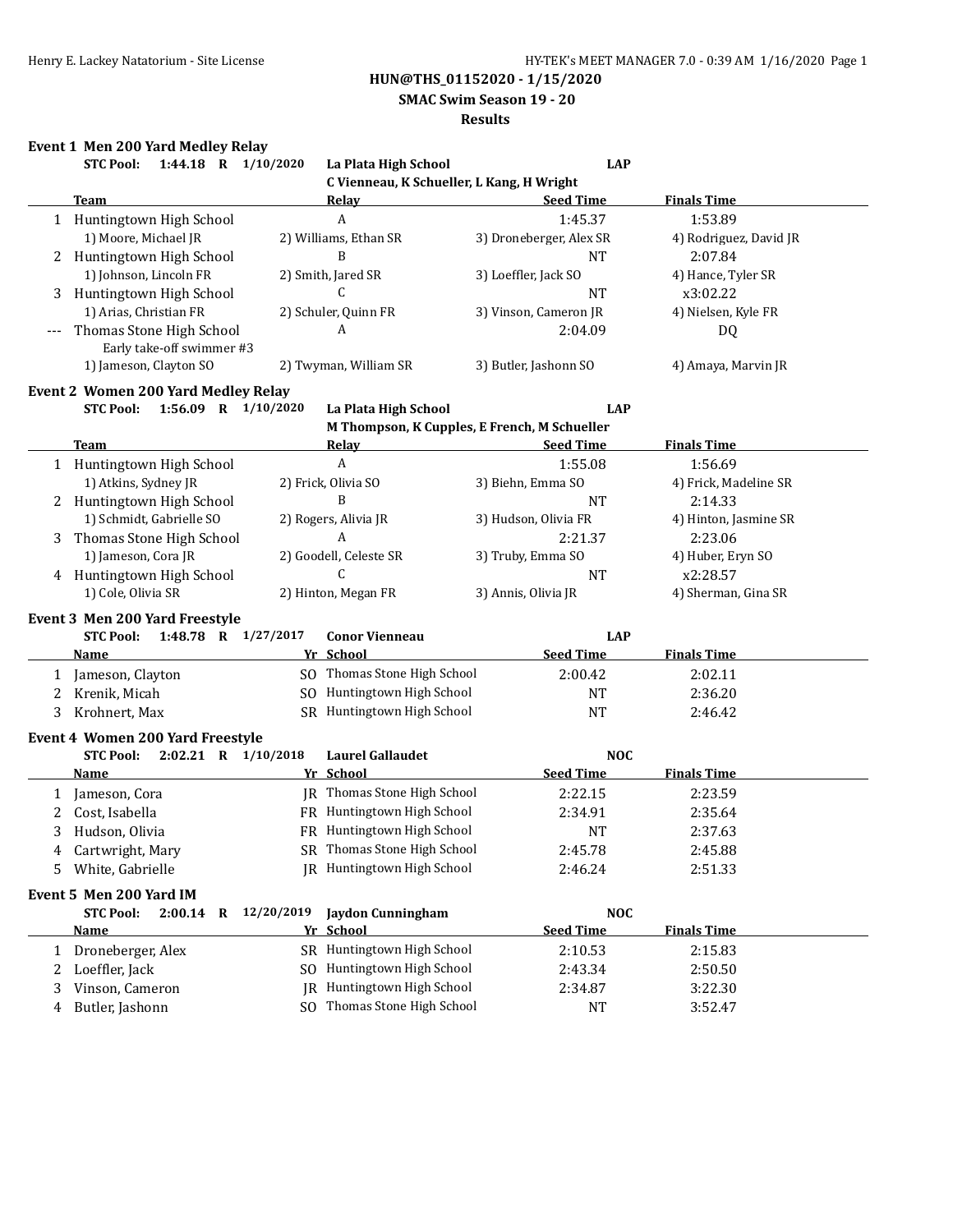**SMAC Swim Season 19 - 20**

### **Results**

## **Event 6 Women 200 Yard IM**

|                | <b>STC Pool:</b>                                         |         | 2:14.68 R 1/20/2017     | <b>Hayley Newton</b>               | <b>LEO</b>       |                    |  |
|----------------|----------------------------------------------------------|---------|-------------------------|------------------------------------|------------------|--------------------|--|
|                | <b>Name</b>                                              |         |                         | Yr School                          | <b>Seed Time</b> | <b>Finals Time</b> |  |
| 1              | Biehn, Emma                                              |         |                         | SO Huntingtown High School         | <b>NT</b>        | 2:29.36            |  |
| 2              | Cole, Olivia                                             |         |                         | SR Huntingtown High School         | <b>NT</b>        | 2:57.88            |  |
| 3              | Truby, Emma                                              |         |                         | SO Thomas Stone High School        | 2:56.37          | 3:00.48            |  |
| 4              | Annis, Olivia                                            |         |                         | JR Huntingtown High School         | 3:03.10          | 3:04.77            |  |
| 5              | Goodell, Celeste                                         |         |                         | SR Thomas Stone High School        | 3:11.01          | 3:07.20            |  |
|                |                                                          |         |                         |                                    |                  |                    |  |
|                | <b>Event 7 Men 50 Yard Freestyle</b><br><b>STC Pool:</b> |         | 22.07 R 1/15/2016       | <b>Matthew Essing</b>              | <b>NPT</b>       |                    |  |
|                |                                                          |         |                         | Yr School                          | <b>Seed Time</b> | <b>Finals Time</b> |  |
|                | <u>Name</u>                                              |         |                         | JR Huntingtown High School         |                  |                    |  |
| 1              | Rodriguez, David                                         |         |                         |                                    | 24.14            | 25.16              |  |
| 2              | Alman, Mark                                              |         |                         | SR Huntingtown High School         | 27.21            | 27.19              |  |
| 3              | Amaya, Marvin                                            |         |                         | <b>IR</b> Thomas Stone High School | 32.67            | 31.67              |  |
| 4              | Krohnert, Max                                            |         |                         | SR Huntingtown High School         | <b>NT</b>        | 32.64              |  |
| $---$          | Nielsen, Kyle                                            |         |                         | FR Huntingtown High School         | 32.07            | X32.65             |  |
| $---$          | Arias, Christian                                         |         |                         | FR Huntingtown High School         | 33.33            | X33.51             |  |
| $---$          | Schuler, Quinn                                           |         |                         | FR Huntingtown High School         | 35.30            | X36.08             |  |
|                | <b>Event 8 Women 50 Yard Freestyle</b>                   |         |                         |                                    |                  |                    |  |
|                | <b>STC Pool:</b>                                         | 25.17 R | 1/11/2019               | <b>Megan Schueller</b>             | <b>LAP</b>       |                    |  |
|                | Name                                                     |         |                         | Yr School                          | <b>Seed Time</b> | <b>Finals Time</b> |  |
| 1              | Frick, Olivia                                            |         | SO.                     | Huntingtown High School            | 26.64            | 26.95              |  |
| 2              | Hinton, Jasmine                                          |         |                         | SR Huntingtown High School         | 29.95            | 31.67              |  |
| 3              | Sherman, Gina                                            |         |                         | SR Huntingtown High School         | 31.63            | 34.77              |  |
| 4              | Smallhorn, Alyson                                        |         | SO.                     | Thomas Stone High School           | 35.70            | 36.47              |  |
| 5              | Cuvea, Jasmine                                           |         |                         | FR Thomas Stone High School        | 45.47            | 43.89              |  |
| $---$          | Boley, Angela                                            |         | IR                      | Huntingtown High School            | 33.04            | X33.50             |  |
| $---$          | Hinton, Megan                                            |         |                         | FR Huntingtown High School         | 35.59            | X36.79             |  |
| $\overline{a}$ | Card, Isabel                                             |         |                         | SO Huntingtown High School         | 39.99            | X38.24             |  |
|                |                                                          |         |                         |                                    |                  |                    |  |
|                | Event 11 Men 100 Yard Butterfly                          |         |                         |                                    |                  |                    |  |
|                | <b>STC Pool:</b>                                         |         | 54.60 R 1/13/2017       | <b>Alec Bacon</b>                  | <b>LEO</b>       |                    |  |
|                | Name                                                     |         |                         | Yr School                          | <b>Seed Time</b> | <b>Finals Time</b> |  |
| 1              | Droneberger, Alex                                        |         |                         | SR Huntingtown High School         | 56.02            | 57.45              |  |
| 2              | Schuler, Quinn                                           |         |                         | FR Huntingtown High School         | <b>NT</b>        | 2:03.63            |  |
|                | Event 12 Women 100 Yard Butterfly                        |         |                         |                                    |                  |                    |  |
|                | <b>STC Pool:</b>                                         |         | $1:00.67$ R $1/20/2017$ | <b>Laurel Gallaudet</b>            | <b>NOC</b>       |                    |  |
|                | <b>Name</b>                                              |         |                         | Yr School                          | <b>Seed Time</b> | <b>Finals Time</b> |  |
| 1              | Frick, Madeline                                          |         |                         | SR Huntingtown High School         | 59.11            | 1:03.83            |  |
| 2              | Hudson, Olivia                                           |         |                         | FR Huntingtown High School         | 1:17.61          | 1:19.60            |  |
| 3              | Truby, Emma                                              |         | SO.                     | Thomas Stone High School           | 1:23.78          | 1:27.12            |  |
| 4              | Huber, Eryn                                              |         | SO.                     | Thomas Stone High School           | 1:32.77          | 1:37.00            |  |
| $---$          | Cole, Olivia                                             |         |                         | SR Huntingtown High School         | 1:23.16          | <b>NS</b>          |  |
|                |                                                          |         |                         |                                    |                  |                    |  |
|                | Event 13 Men 100 Yard Freestyle                          |         |                         |                                    |                  |                    |  |
|                | <b>STC Pool:</b>                                         | 49.30 R | 1/15/2016               | <b>Matthew Essing</b>              | <b>NPT</b>       |                    |  |
|                | <u>Name</u>                                              |         |                         | Yr School                          | <b>Seed Time</b> | <b>Finals Time</b> |  |
| 1              | Moore, Michael                                           |         | IR                      | Huntingtown High School            | 58.14            | 59.41              |  |
| 2              | Johnson, Lincoln                                         |         |                         | FR Huntingtown High School         | <b>NT</b>        | 1:02.27            |  |
| 3              | Alman, Mark                                              |         |                         | SR Huntingtown High School         | 1:01.65          | 1:04.73            |  |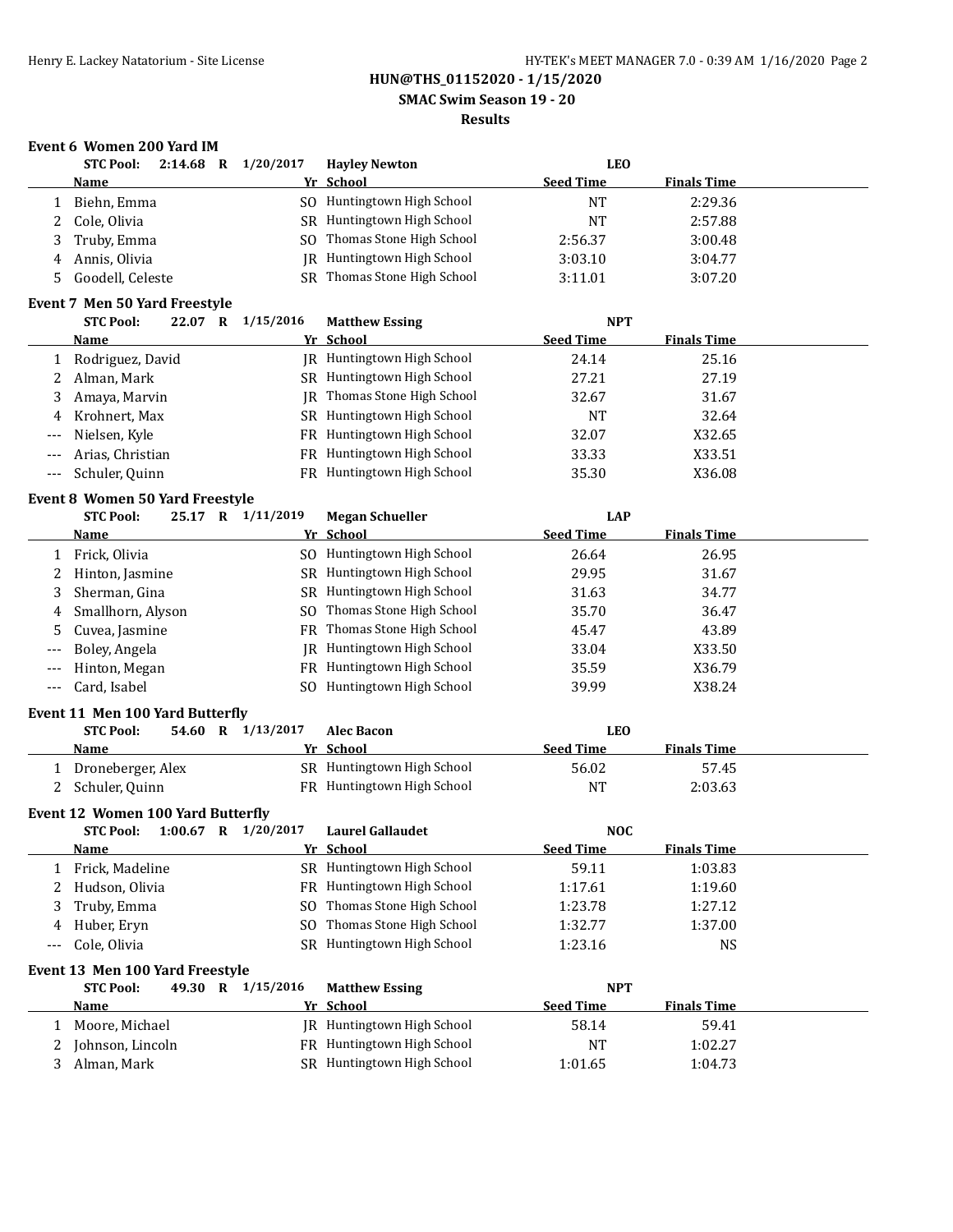**SMAC Swim Season 19 - 20**

### **Results**

|       | (Event 13 Men 100 Yard Freestyle)<br>Name         |     | Yr School                                              |                        | <b>Seed Time</b>               | <b>Finals Time</b>               |
|-------|---------------------------------------------------|-----|--------------------------------------------------------|------------------------|--------------------------------|----------------------------------|
| 4     | Offutt, Caleb                                     |     | SO Thomas Stone High School                            |                        | 1:15.56                        | 1:12.92                          |
| $---$ | Howl, Walter                                      |     | SR Thomas Stone High School                            |                        | 1:16.10                        | <b>NS</b>                        |
|       |                                                   |     |                                                        |                        |                                |                                  |
|       | Event 14 Women 100 Yard Freestyle                 |     |                                                        |                        |                                |                                  |
|       | <b>STC Pool:</b><br>55.99 R 1/10/2018<br>Name     |     | <b>Nathalie LaFontant</b><br>Yr School                 |                        | <b>NPT</b><br><b>Seed Time</b> | <b>Finals Time</b>               |
|       |                                                   |     | JR Huntingtown High School                             |                        | 55.93                          | 59.25                            |
| 1     | Atkins, Sydney<br>Rogers, Alivia                  |     | JR Huntingtown High School                             |                        | <b>NT</b>                      | 1:00.83                          |
| 2     |                                                   |     | FR Huntingtown High School                             |                        |                                |                                  |
| 3     | Atkins, Jadyn                                     |     | Thomas Stone High School                               |                        | 1:05.62                        | 1:12.11                          |
| 4     | Cuvea, Jasmine                                    | FR  | Thomas Stone High School                               |                        | 1:51.76                        | 1:44.14                          |
|       | Javier, McKenzie                                  | SO. |                                                        |                        | NT                             | <b>NS</b>                        |
|       | Event 15 Men 500 Yard Freestyle                   |     |                                                        |                        |                                |                                  |
|       | <b>STC Pool:</b><br>4:55.68 R 1/25/2019           |     | <b>Connor Currie</b>                                   |                        | <b>HUN</b>                     |                                  |
|       | <b>Name</b>                                       |     | Yr School                                              |                        | <b>Seed Time</b>               | <b>Finals Time</b>               |
|       | 1 Williams, Ethan                                 |     | SR Huntingtown High School                             |                        | 4:55.76                        | 4:58.07                          |
| 2     | Hance, Tyler                                      |     | SR Huntingtown High School                             |                        | <b>NT</b>                      | 6:07.71                          |
| 3     | Krenik, Micah                                     |     | SO Huntingtown High School                             |                        | 6:25.19                        | 7:04.35                          |
| 4     | Twyman, William                                   |     | SR Thomas Stone High School                            |                        | 8:24.10                        | 8:07.21                          |
|       | Event 16 Women 500 Yard Freestyle                 |     |                                                        |                        |                                |                                  |
|       | 5:30.94 R 2/4/2019<br><b>STC Pool:</b>            |     | <b>Nyah Hartwell</b>                                   |                        | <b>NOC</b>                     |                                  |
|       | Name                                              |     | Yr School                                              |                        | <b>Seed Time</b>               | <b>Finals Time</b>               |
| 1     | Schmidt, Gabrielle                                |     | SO Huntingtown High School                             |                        | 5:43.86                        | 5:51.73                          |
| 2     | Jameson, Cora                                     |     | JR Thomas Stone High School                            |                        | 6:35.14                        | 6:33.11                          |
| 3     | Cartwright, Mary                                  |     | SR Thomas Stone High School                            |                        | 7:19.90                        | 7:13.10                          |
| 4     | White, Gabrielle                                  |     | JR Huntingtown High School                             |                        | 7:38.73                        | 7:41.68                          |
| 5     | Annis, Olivia                                     |     | JR Huntingtown High School                             |                        | 7:48.57                        | 7:42.31                          |
|       |                                                   |     |                                                        |                        |                                |                                  |
|       | Event 17 Men 200 Yard Freestyle Relay             |     |                                                        |                        |                                |                                  |
|       | <b>STC Pool:</b><br>1:34.09 R 1/10/2020           |     | North Point High School                                |                        | <b>NPT</b>                     |                                  |
|       | Team                                              |     | T Perrie, K Carter, R Polk, J Papagno<br><b>Relay</b>  |                        | <b>Seed Time</b>               | <b>Finals Time</b>               |
|       | 1 Huntingtown High School                         |     | A                                                      |                        | 1:44.44                        | 1:52.70                          |
|       | 1) Smith, Jared SR                                |     | 2) Loeffler, Jack SO                                   | 3) Johnson, Lincoln FR |                                | 4) Hance, Tyler SR               |
|       | 2 Thomas Stone High School                        |     | A                                                      |                        | 1:49.46                        | 1:54.32                          |
|       | 1) Amaya, Marvin JR                               |     | 2) Butler, Jashonn SO                                  | 3) Twyman, William SR  |                                | 4) Jameson, Clayton SO           |
|       | 3 Huntingtown High School                         |     | B                                                      |                        | NT                             | 2:02.57                          |
|       | 1) Krenik, Micah SO                               |     | 2) Nielsen, Kyle FR                                    | 3) Krohnert, Max SR    |                                | 4) Alman, Mark SR                |
|       |                                                   |     |                                                        |                        |                                |                                  |
|       | Event 18 Women 200 Yard Freestyle Relay           |     |                                                        |                        |                                |                                  |
|       | 1:47.39 R 1/25/2017<br><b>STC Pool:</b>           |     | North Point High School                                |                        | <b>NPT</b>                     |                                  |
|       | <b>Team</b>                                       |     | C Arquero, C Essing, M Rivenburg, N LaFontant<br>Relay |                        | <b>Seed Time</b>               | <b>Finals Time</b>               |
|       |                                                   |     | $\boldsymbol{A}$                                       |                        |                                |                                  |
|       | 1 Huntingtown High School                         |     |                                                        |                        | 1:55.33                        | 1:47.99                          |
|       | 1) Frick, Madeline SR                             |     | 2) Frick, Olivia SO<br>B                               | 3) Biehn, Emma SO      |                                | 4) Atkins, Sydney JR             |
|       | 2 Huntingtown High School<br>1) Rogers, Alivia JR |     | 2) Atkins, Jadyn FR                                    | 3) Munoz, Jenna FR     | NT                             | 2:03.38<br>4) Hinton, Jasmine SR |
|       |                                                   |     | A                                                      |                        | 2:05.95                        | 2:05.91                          |
| 3     | Thomas Stone High School<br>1) Truby, Emma SO     |     | 2) Goodell, Celeste SR                                 |                        |                                | 4) Jameson, Cora JR              |
|       |                                                   |     | $\mathsf{C}$                                           | 3) Huber, Eryn SO      |                                | x2:26.47                         |
|       | 4 Huntingtown High School<br>1) Sherman, Gina SR  |     |                                                        |                        | NT                             |                                  |
|       |                                                   |     | 2) White, Gabrielle JR                                 | 3) Card, Isabel SO     |                                | 4) Boley, Angela JR              |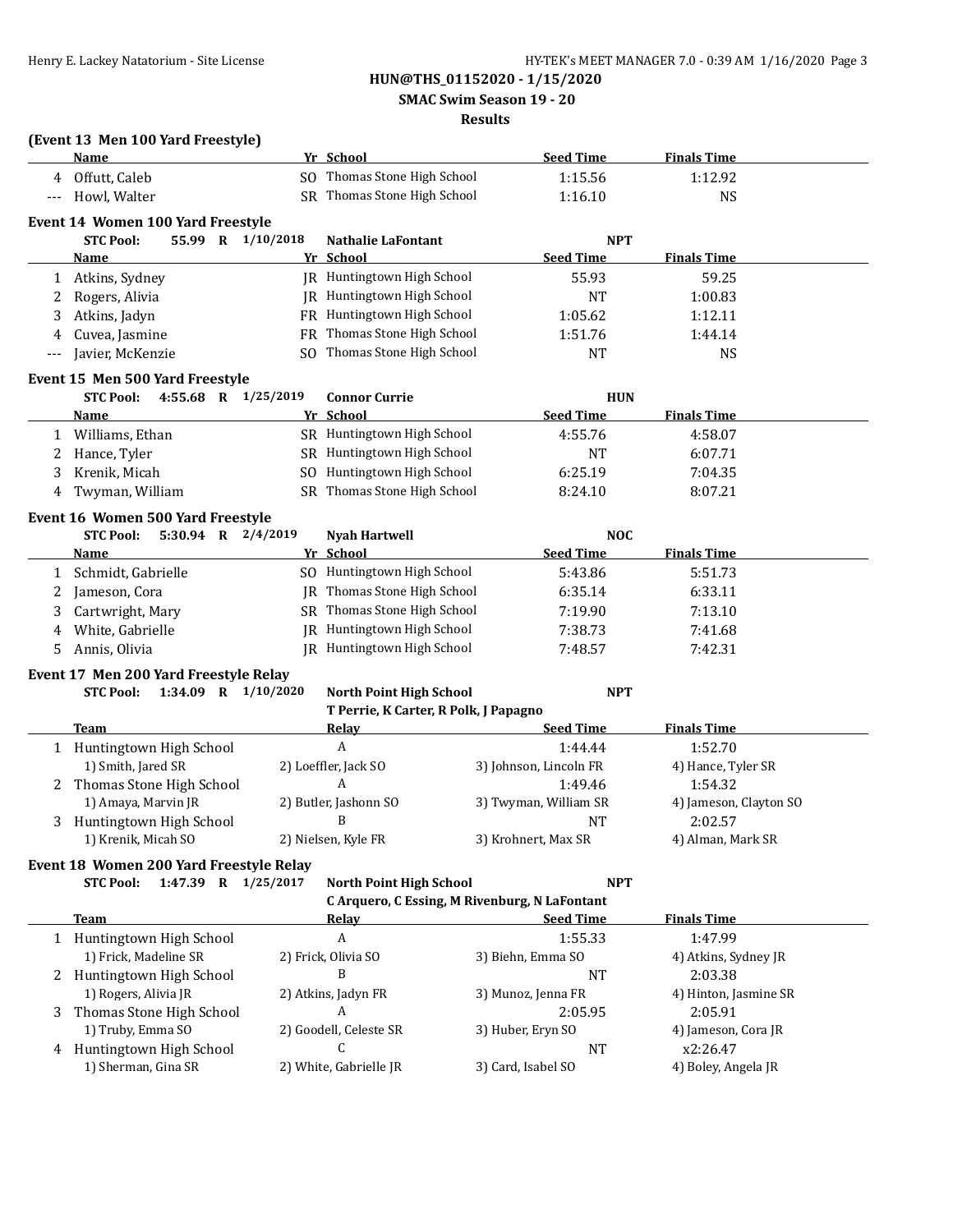**SMAC Swim Season 19 - 20**

### **Results**

### **Event 19 Men 100 Yard Backstroke**

|   | 56.50 R 1/16/2019<br><b>STC Pool:</b>                  |                    | <b>Ben Voelker</b>                      | <b>CAL</b>                                      |                          |  |
|---|--------------------------------------------------------|--------------------|-----------------------------------------|-------------------------------------------------|--------------------------|--|
|   | Name                                                   |                    | Yr School                               | <b>Seed Time</b>                                | <b>Finals Time</b>       |  |
| 1 | Moore, Michael                                         |                    | JR Huntingtown High School              | 1:08.54                                         | 1:09.31                  |  |
| 2 | Arias, Christian                                       |                    | FR Huntingtown High School              | 1:31.31                                         | 1:30.91                  |  |
| 3 | Vinson, Cameron                                        |                    | JR Huntingtown High School              | 1:28.41                                         | 1:34.54                  |  |
| 4 | Offutt, Caleb                                          |                    | SO Thomas Stone High School             | <b>NT</b>                                       | 1:35.29                  |  |
|   | <b>Event 20 Women 100 Yard Backstroke</b>              |                    |                                         |                                                 |                          |  |
|   | <b>STC Pool:</b><br>1:02.27 R 1/29/2018                |                    | <b>Maddie Frick</b>                     | <b>HUN</b>                                      |                          |  |
|   | Name                                                   |                    | Yr School                               | <b>Seed Time</b>                                | <b>Finals Time</b>       |  |
| 1 | Schmidt, Gabrielle                                     |                    | SO Huntingtown High School              | 1:06.79                                         | 1:09.83                  |  |
| 2 | Cost, Isabella                                         |                    | FR Huntingtown High School              | 1:18.36                                         | 1:21.38                  |  |
| 3 | Munoz, Jenna                                           |                    | FR Huntingtown High School              | <b>NT</b>                                       | 1:24.11                  |  |
| 4 | Huber, Eryn                                            |                    | SO Thomas Stone High School             | 1:37.64                                         | 1:37.28                  |  |
| 5 | Smallhorn, Alyson                                      |                    | SO Thomas Stone High School             | 1:42.48                                         | 1:50.92                  |  |
|   |                                                        |                    |                                         |                                                 |                          |  |
|   | Event 21 Men 100 Yard Breaststroke<br><b>STC Pool:</b> | 57.36 R 12/20/2019 | <b>Jaydon Cunningham</b>                | <b>NOC</b>                                      |                          |  |
|   | <b>Name</b>                                            |                    | Yr School                               | <b>Seed Time</b>                                | <b>Finals Time</b>       |  |
|   | 1 Williams, Ethan                                      |                    | SR Huntingtown High School              | 1:03.34                                         | 1:04.97                  |  |
| 2 | Loeffler, Jack                                         |                    | SO Huntingtown High School              | 1:22.20                                         | 1:23.86                  |  |
| 3 | Twyman, William                                        |                    | SR Thomas Stone High School             | 2:29.19                                         | 2:18.77                  |  |
|   | Smith, Jared                                           |                    | SR Huntingtown High School              | 1:10.66                                         | DQ                       |  |
|   | Arms not in same horizontal plane                      |                    |                                         |                                                 |                          |  |
|   |                                                        |                    |                                         |                                                 |                          |  |
|   | Event 22 Women 100 Yard Breaststroke                   |                    |                                         |                                                 |                          |  |
|   | <b>STC Pool:</b><br>1:08.55 R 12/20/2019               |                    | <b>Alexandra Tompkins</b>               | <b>MDU</b><br><b>Seed Time</b>                  | <b>Finals Time</b>       |  |
|   | Name                                                   |                    | Yr School                               |                                                 |                          |  |
|   | 1 Atkins, Jadyn                                        |                    | FR Huntingtown High School              | 1:19.61                                         | 1:24.83                  |  |
| 2 | Goodell, Celeste                                       |                    | SR Thomas Stone High School             | 1:35.22                                         | 1:34.73                  |  |
| 3 | Hinton, Madison                                        |                    | FR Huntingtown High School              | <b>NT</b>                                       | 1:35.62                  |  |
| 4 | Doster, Shylar                                         |                    | JR Huntingtown High School              | 1:48.59                                         | 1:59.70                  |  |
|   | Event 23 Men 400 Yard Freestyle Relay                  |                    |                                         |                                                 |                          |  |
|   | <b>STC Pool:</b><br>3:28.75 R 1/15/2016                |                    | <b>Leonardtown High School</b>          |                                                 | <b>LEO</b>               |  |
|   |                                                        |                    | D Pinno, B Carrigg, H Race III, A Bacon |                                                 |                          |  |
|   | <b>Team</b>                                            |                    | <b>Relay</b>                            | <b>Seed Time</b>                                | <b>Finals Time</b>       |  |
|   | 1 Huntingtown High School                              |                    | A                                       | 3:26.90                                         | 3:49.64                  |  |
|   | 1) Droneberger, Alex SR                                |                    | 2) Moore, Michael JR                    | 3) Rodriguez, David JR                          | 4) Williams, Ethan SR    |  |
|   | Huntingtown High School                                |                    | B                                       | <b>NT</b>                                       | 4:19.05                  |  |
|   | 1) Hance, Tyler SR                                     |                    | 2) Smith, Jared SR                      | 3) Johnson, Lincoln FR                          | 4) Alman, Mark SR        |  |
| 3 | Huntingtown High School                                |                    | C                                       | <b>NT</b>                                       | x5:02.77                 |  |
|   | 1) Krenik, Micah SO                                    |                    | 2) Schuler, Quinn FR                    | 3) Nielsen, Kyle FR                             | 4) Krohnert, Max SR      |  |
|   | Event 24 Women 400 Yard Freestyle Relay                |                    |                                         |                                                 |                          |  |
|   | 3:51.18 R 1/13/2017<br><b>STC Pool:</b>                |                    | <b>North Point High School</b>          | <b>NPT</b>                                      |                          |  |
|   |                                                        |                    |                                         | C Arquero, K McMillen, M Rivenburg, N LaFontant |                          |  |
|   | <b>Team</b>                                            |                    | Relav                                   | <b>Seed Time</b>                                | <b>Finals Time</b>       |  |
|   | 1 Huntingtown High School                              |                    | A                                       | 3:48.77                                         | 4:14.35                  |  |
|   | 1) Atkins, Sydney JR                                   |                    | 2) Frick, Olivia SO                     | 3) Biehn, Emma SO                               | 4) Frick, Madeline SR    |  |
|   | 2 Huntingtown High School                              |                    | B                                       | <b>NT</b>                                       | 4:40.42                  |  |
|   | 1) Rogers, Alivia JR                                   |                    | 2) Hinton, Jasmine SR                   | 3) Atkins, Jadyn FR                             | 4) Schmidt, Gabrielle SO |  |